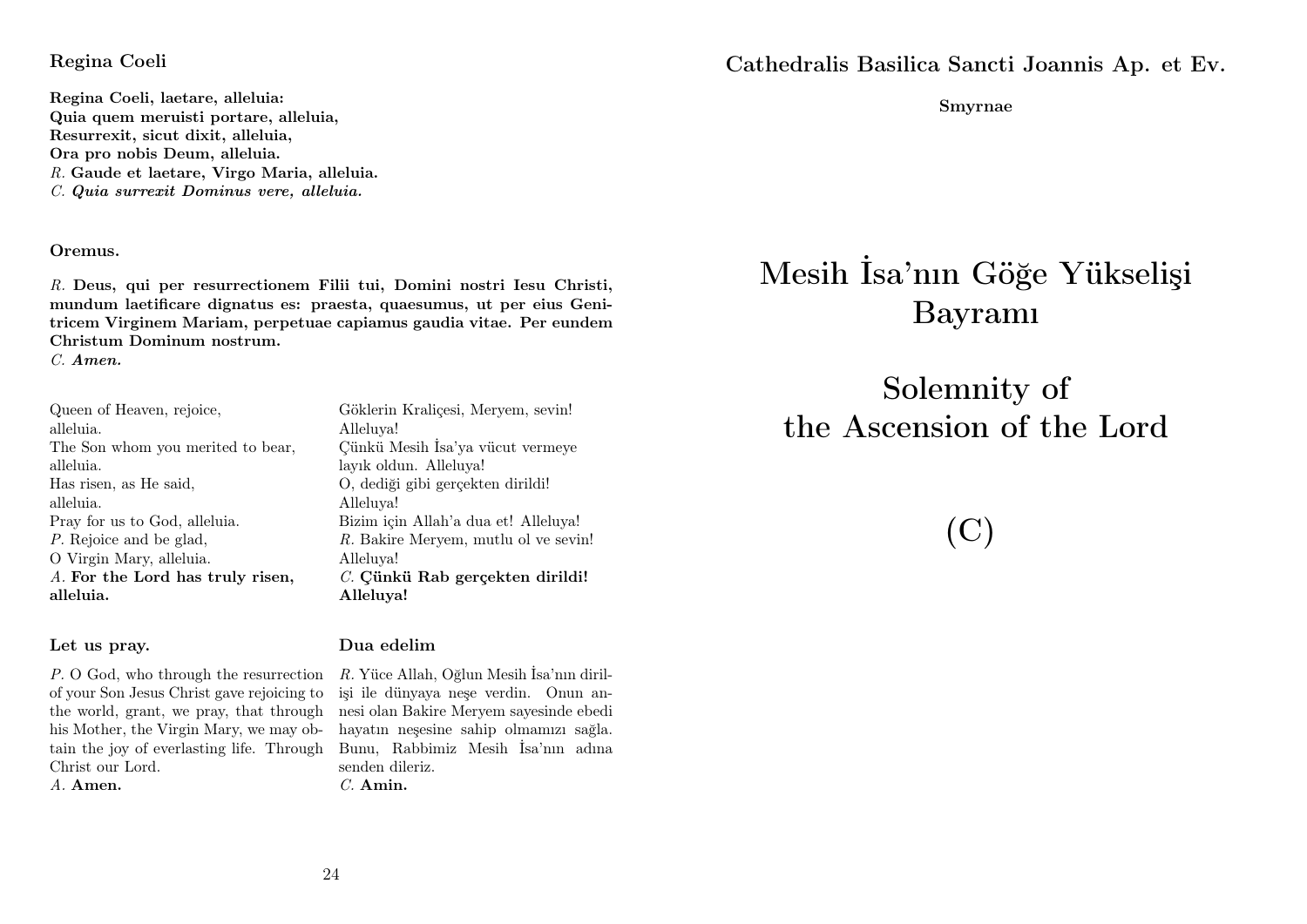## Introductory Rites

P. In the name of the Father, and of the Son, and of the Holy Spirit. A. Amen.

P. The grace of our Lord Jesus Christ and the love of God and the communion of the Holy Spirit be with you all.

A. And with your spirit.

#### Penitential Act

P. Brethren, let us acknowledge our sins, and so prepare ourselves to celebrate the sacred mysteries.

I confess to almighty God, and to you, my brothers and sisters, that I have greatly sinned, in my thoughts and in my words, in what I have done and in what I have failed to do, through my fault, through my fault, through my most grievous fault; therefore I ask blessed Mary ever-Virgin, all the Angels and Saints, and you, my brothers and sisters, to pray for me to the Lord our God.

May almighty God have mercy on us, forgive us our sins, and bring us to everlasting life.

A. Amen.

## Kyrie

- 
- 
- 
- 

- V. Kyrie, eleison.  $P.$  Lord, have mercy.
- R. Kyrie, eleison. A. Lord, have mercy.
- V. Christe, eleison. P. Christ, have mercy.
- R. Christe, eleison. A. Christ, have mercy.
- V. Kyrie, eleison.  $P$ . Lord, have mercy.
- R. Kyrie, eleison. A. Lord, have mercy.

#### Komünyon Nakaratı Mt. 28.20

C. Mesih İsa şöyle diyor: «İşte ben, dünyanın sonuna kadar sizinle beraberim.» Alleluya!

#### Komünyon'dan sonra Dua

R. Halen bu dünyada yaşayan bizlere cennetin nimetlerini bağışlayan Allah, sana yalvarıyoruz: Bu ilahi gizemler sayesinde beşeri tabiatımızı şimdiden senin yanına yükselttiğin gibi, Mesih İsa ile birlikte ebedi vatanımızda yaşama arzusunu da yüreğimizde uyandır ve kuvvetlendir. Bunu, Rabbimiz Mesih İsa'nın adına senden dileriz.

C. Amin.

## Görkemli Takdis

- $R$ . Rab sizinle olsun.
- C. Ve sizin ruhunuzla.

R. Mesih İsa'nın şanı içinde bedeni ile yükselerek göklerin yolunu açtığı bugünde Rab sizleri kutsasın.

C. Amin

R. Peder'in şanında Rab'bin, İsa olduğunu bilen sizler, asırlar boyunca O'nun aramızdaki mevcudiyetini tecrübe edebilesiniz.

C. Amin

R. Bedeni ile göğe yükseldikten sonra Havarilerine görünen İsa, sizlere merhametli yargıç olarak kendisini göstersin ve ebedi mirasa götürsün.

C. Amin

R. Her seye kadir ve tek Allah  $\mathbf{\nabla}$  olan Peder, Oğul ve Kutsal Ruh sizleri takdis etsin.

C. Amin

R. Herkese dirilmiş Mesih İsa'nın sevincini ilan edelim ve barış içinde gide-

- lim. Alleluya! Alleluya!
- C. Allah'a şükürler olsun. Alleluya! Alleluya!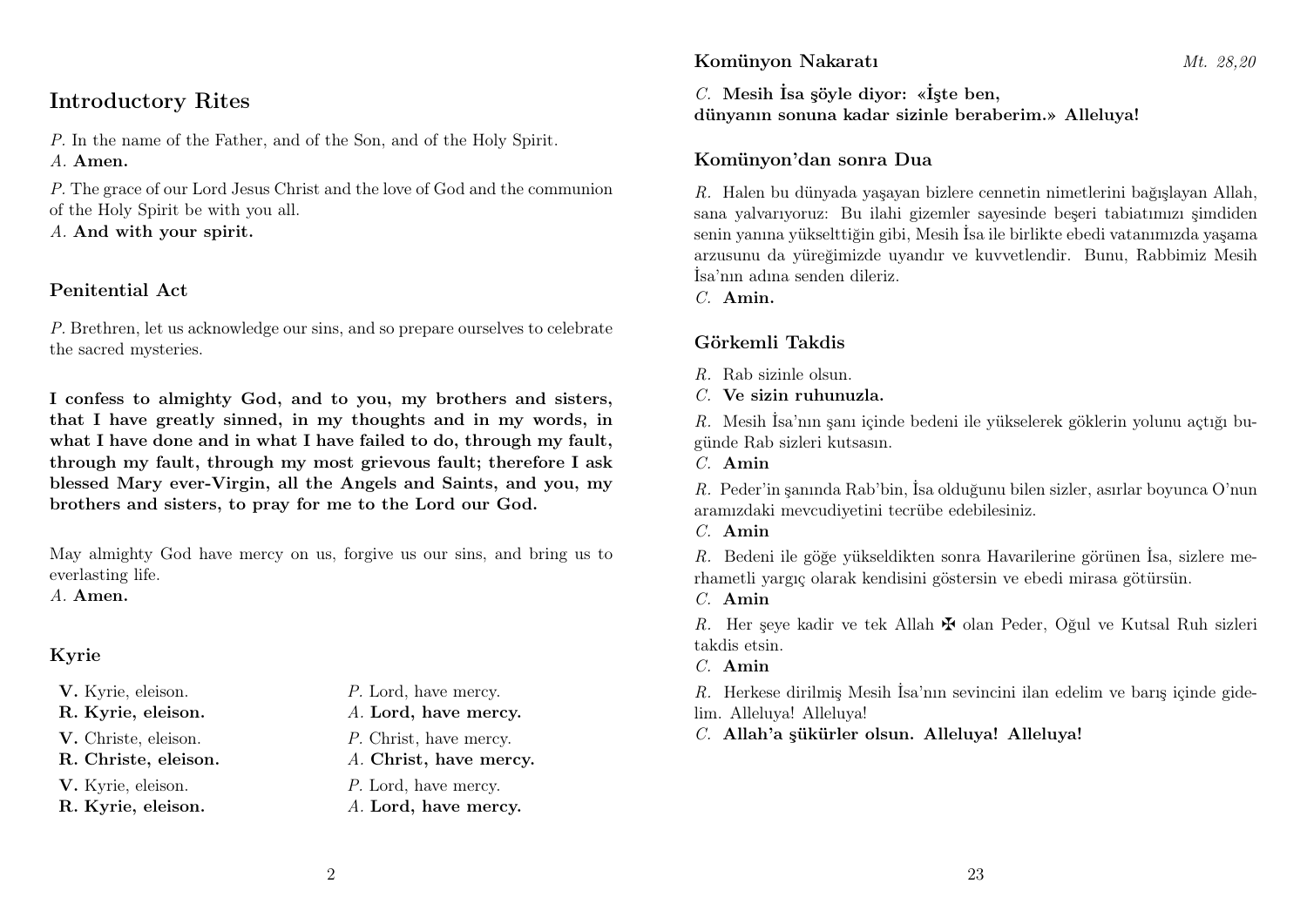Antiphon of Communion Mt 28: 20

A. Behold, I am with you always, even to the end of the age, alleluia.

#### Prayer after Communion

P. Almighty ever-living God, who allow those on earth to celebrate divine mysteries, grant, we pray, that Christian hope may draw us onward to where our nature is united with you. Through Christ our Lord.

A. Amen.

#### Solemn Blessing

P. The Lord be with you.

A. And with your spirit.

P. May almighty God bless you, for on this very day his Only Begotten Son pierced the heights of heaven and unlocked for you the way to ascend to where he is.

A. Amen.

P. May he grant that, as Christ after his Resurrection was seen plainly by his disciples, so when he comes as Judge he may show himself merciful to you for all eternity.

A. Amen.

P. And may you, who believe he is seated with the Father in his majesty, know with joy the fulfillment of his promise to stay with you until the end of time.

#### A. Amen.

P. And may the blessing of almighty God, the Father, and the Son,  $\mathbf{\ddot{F}}$  and the Holy Spirit, come down on you and remain with you for ever.

A. Amen.

P. Go in peace, glorifying the Risen Lord by your life. Alleluia! Alleluia!

A. Thanks be to God. Alleluia! Alleluia!

## Giriş Duaları

R. Peder, Oğul ve Kutsal Ruh'un adına.

C. Amin.

R. Rab'bimiz Mesih İsa'nın lütfu, Peder Allah'ın sevgisi ve birlik sağlayan Kutsal Ruh'un kudreti daima sizinle beraber olsun.

 $C$ . Ve sizin ruhunuzla.

## Pişmanlık Eylemi

R. Kurtuluşumuzun gizemini kutlamadan önce günahkâr olduğumuzu hatırlayalım ve pişmanlık duyarak Allah'tan af dileyelim.

Her şeye kadir Allah'a ve size kardeşlerim, düşüncelerimle ve sözlerimle, eylemlerimle ve ihmallerimle çok günah işlediğimi itiraf ediyorum. Gerçekten günah işledim. Bu nedenle Bakire Meryem Ana'ya, Meleklere, bütün Azizlere ve size kardeşlerim, yalvarıyorum, benim için Rab'bimiz Allah'a dua ediniz.

Her şeye kadir Allah bize merhamet etsin, günahlarımızı affetsin ve bizi ebedi hayata kavuştursun.

R. Amin.

#### Kyrie

| V. Kyrie, eleison.   | R. Rab'bim, bize merhamet eyle.     |
|----------------------|-------------------------------------|
| R. Kyrie, eleison.   | C. Rab'bim, bize merhamet eyle.     |
| V. Christe, eleison. | R. Mesih Isa, bize merhamet eyle.   |
| R. Christe, eleison. | $C.$ Mesih İsa, bize merhamet eyle. |
| V. Kyrie, eleison.   | R. Rab'bim, bize merhamet eyle.     |
| R. Kyrie, eleison.   | C. Rab'bim, bize merhamet eyle.     |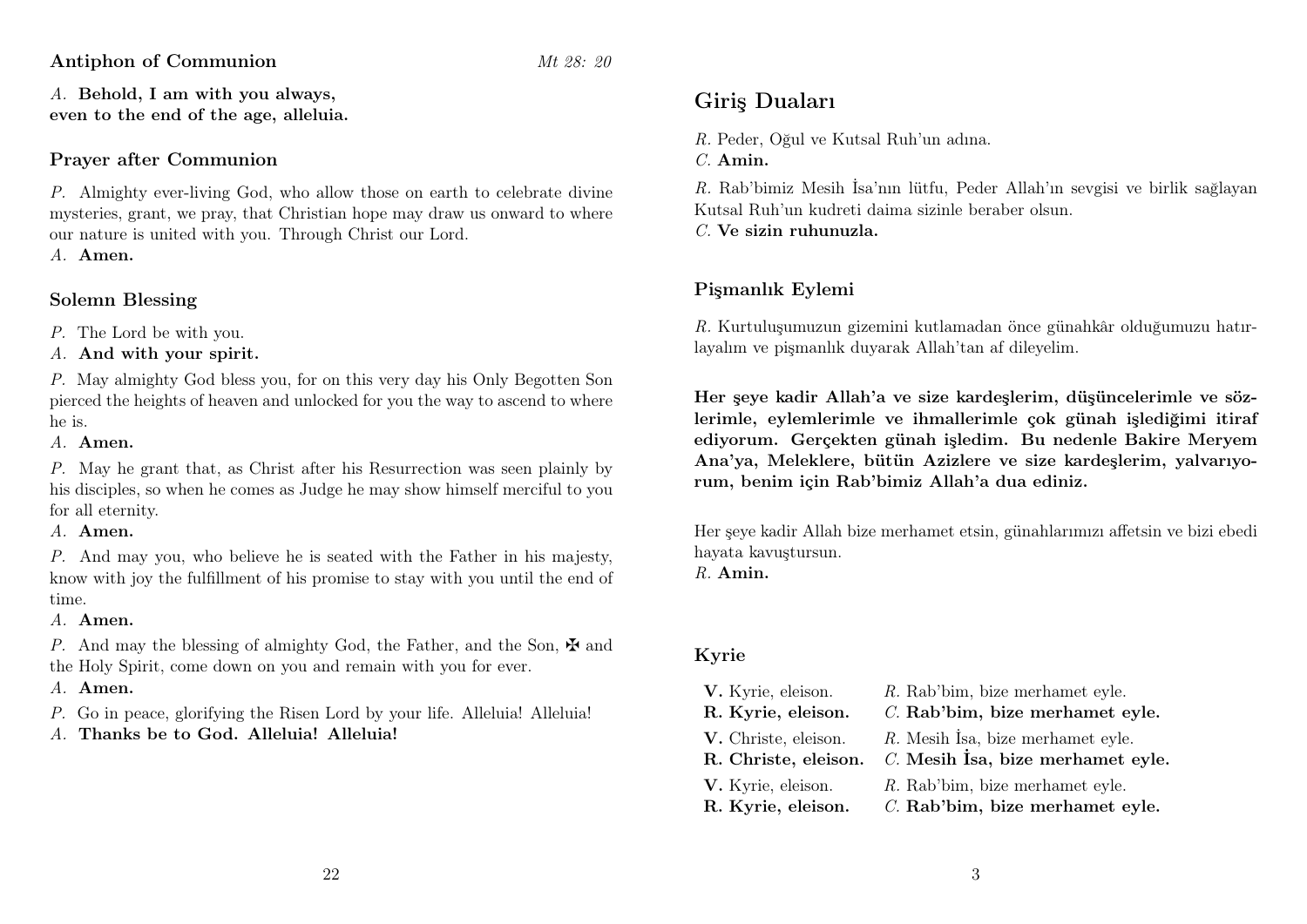#### Gloria

Gloria in excelsis Deo et in terra pax hominibus bonae voluntatis. Laudamus te, benedicimus te, adoramus te, glorificamus te, gratias agimus tibi propter magnam gloriam tuam, Domine Deus, Rex caelestis Deus Pater omnipotens, Domine Fili unigenite, Iesu Christe, Domine Deus, Agnus Dei, Filius Patris, qui tollis peccata mundi, miserere nobis; qui tollis peccata mundi, suscipe deprecationem nostram. Qui sedes ad dexteram Patris, miserere nobis. Quoniam tu solus Sanctus, tu solus Dominus, tu solus Altissimus, Iesu Christe, cum Sancto Spiritu: in gloria Dei Patris. Amen.

Glory to God in the highest, and on earth peace to people of good will. We praise you, we bless you, we adore you, we glorify you, we give you thanks for your great glory, Lord God, heavenly King, O God, almighty Father.

Lord Jesus Christ, Only Begotten Son, Lord God, Lamb of God, Son of the Father, you take away the sins of the world, have mercy on us; you take away the sins of the world, receive our prayer; you are seated at the right hand of the Father, have mercy on us.

For you alone are the Holy One, you alone are the Lord, you alone are the Most High, Jesus Christ, with the Holy Spirit, in the glory of God the Father. Amen.

#### Let us pray

P. Gladden us with holy joys, almighty God, and make us rejoice with devout thanksgiving, for the Ascension of Christ your Son is our exaltation, and, where the Head has gone before us in glory, the Body is called to follow in hope.

Through our Lord Jesus Christ, your Son, who lives and reigns with you in the unity of the Holy Spirit, one God, for ever and ever.

#### A. Amen

R. Her kötülükten bizi kurtar, Allah'ım; günlerimizi barış ve huzur içinde geçirmemize yardım et. Merhametinle günahtan bizi kurtar; sonsuz mutluluğun ümidi içinde yaşayan ve Kurtarıcımız Mesih İsa'nın gelişini bekleyen bizleri, yaşamdaki zorluklar karşısında koru ve kuvvetlendir.

C. Çünkü hükümdarlık, kudret ve yücelik ebediyen senindir.

R. Rab'bimiz Mesih İsa, Havarilerine "Sizleri barış içinde bırakıyorum, size benim huzurumu veriyorum" dedin. Günahlarımıza değil, Kilisenin imanına bak ve ona isteğine göre birlik ve barış bağışla. Sen Allah olarak ebediyen varsın ve hükmedersin.

C. Amin.

- R. Allah'ın selameti daima sizinle olsun.
- C. Ve sizin ruhunuzla.
- R. Kardeşlerim, Mesih'in sevgisi içinde birbirinize barış ve huzur dileyiniz.

#### Agnus Dei

Agnus Dei, qui tollis peccata mundi: miserere nobis. Agnus Dei, qui tollis peccata mundi: miserere nobis. Agnus Dei, qui tollis peccata mundi: dona nobis pacem.

Ey insanların günahlarını kaldıran Allah'ın kurbanı bize merhamet eyle.

Ey insanların günahlarını kaldıran Allah'ın kurbanı bize merhamet eyle.

Ey insanların günahlarını kaldıran Allah'ın kurbanı, bize barış ve huzur bağışla.

R. Ne mutlu Rab'bin sofrasına davet edilenlere. İşte Allah'ın kurbanı, dünyayı günahlardan kurtaran budur.

C. Rab'bim, bana gelmene layık değilim, ancak tek bir söz söyle, ruhum şifa bulacaktır.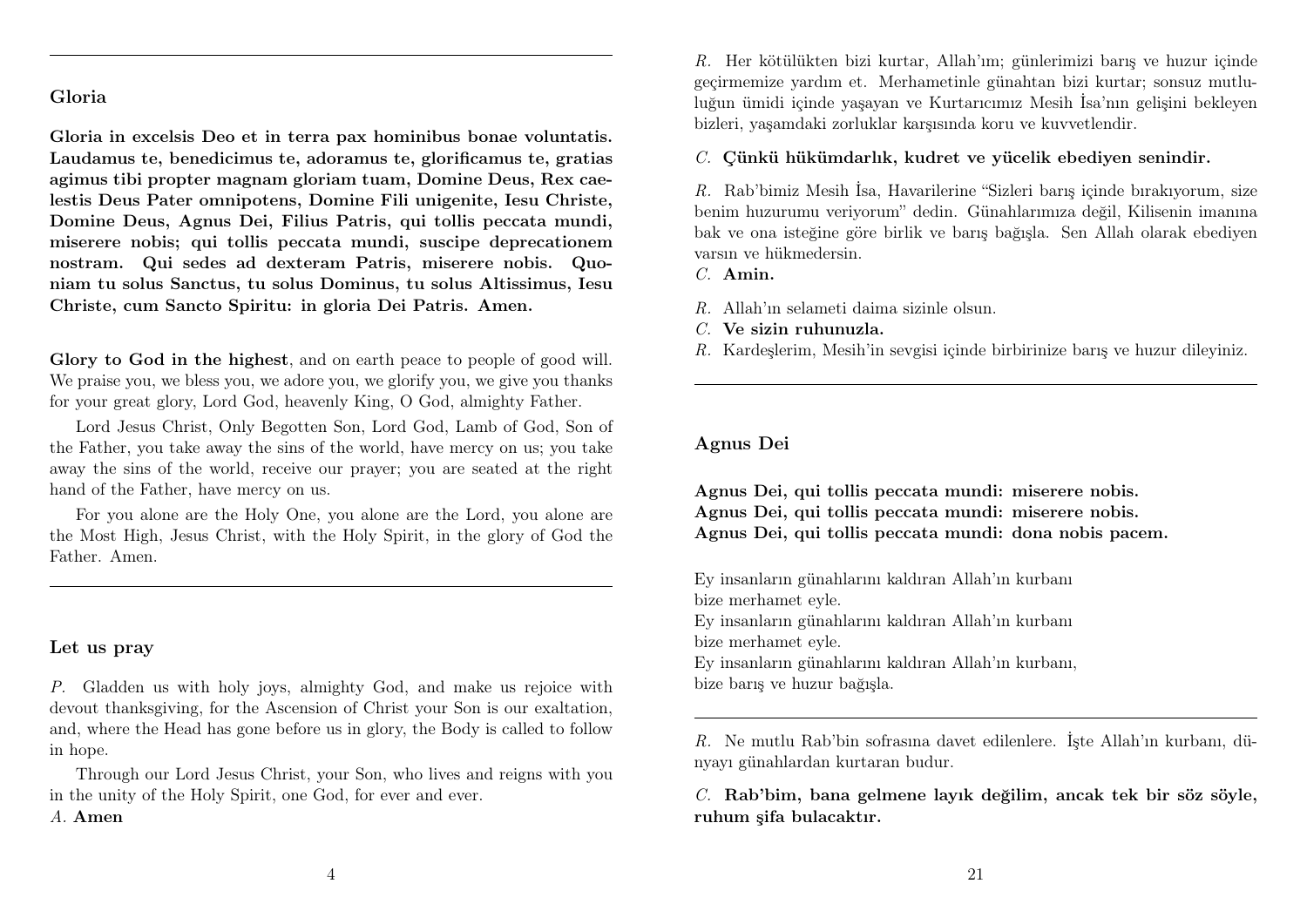P. Deliver us, Lord, we pray, from every evil, graciously grant peace in our days, that, by the help of your mercy, we may be always free from sin and safe from all distress, as we await the blessed hope and the coming of our Savior, Jesus Christ.

A. For the kingdom, the power, and the glory are yours, now and for ever.

P. Lord Jesus Christ, who said to your Apostles: Peace I leave you, my peace I give you; look not on our sins, but on the faith of your Church, and graciously grant her peace and unity in accordance with your will. Who live and reign for ever and ever.

A. Amen.

P. The peace of the Lord be with you always.

A. And with your spirit.

P. Let us offer each other a sign of peace.

#### Agnus Dei

Agnus Dei, qui tollis peccata mundi: miserere nobis. Agnus Dei, qui tollis peccata mundi: miserere nobis. Agnus Dei, qui tollis peccata mundi: dona nobis pacem.

Lamb of God, you take away the sins of the world, have mercy on us. Lamb of God, you take away the sins of the world, have mercy on us. Lamb of God, you take away the sins of the world, grant us peace.

P. Behold the Lamb of God, behold him who takes away the sins of the world. Blessed are those called to the supper of the Lamb.

A. Lord, I am not worthy that you should enter under my roof, but only say the word and my soul shall be healed.

Gloria in excelsis Deo et in terra pax hominibus bonae voluntatis. Laudamus te, benedicimus te, adoramus te, glorificamus te, gratias agimus tibi propter magnam gloriam tuam, Domine Deus, Rex caelestis Deus Pater omnipotens, Domine Fili unigenite, Iesu Christe, Domine Deus, Agnus Dei, Filius Patris, qui tollis peccata mundi, miserere nobis; qui tollis peccata mundi, suscipe deprecationem nostram. Qui sedes ad dexteram Patris, miserere nobis. Quoniam tu solus Sanctus, tu solus Dominus, tu solus Altissimus, Iesu Christe, cum Sancto Spiritu: in gloria Dei Patris. Amen.

Göklerdeki yüce Allah'a övgüler olsun. Yeryüzündeki iyi niyetli insanlara, barış gelsin. Seni överiz, Seni yüceltiriz. Sana ibadet ederiz. Sana hamdederiz. Yüce Allah, göklerin Kralı, her şeye kadir Peder Allah, sonsuz şanın için sana şükrederiz.

Mesih İsa, biricik Oğul, Yüce Allah, Allah'ın Kurbanı, Peder'in Oğlu, dünyanın günahlarını kaldıran Sen, bize merhamet eyle. Dünyanın günahlarını kaldıran Sen, dualarımızı kabul eyle.

Yüce Allah'ın sağında oturan Sen, bize merhamet eyle. Çünkü yalnız Sen kutsalsın, yalnız Sen Rab'bimizsin, yalnız Sen yücesin. Ey Mesih İsa, Kutsal Ruh'la birlikte Peder Allah'ın şanındasın. Âmin.

#### Dua edelim

R. Ebedi ve her şeye kadir Allah, kalbimizi neşe ve şükranla doldurdun, çünkü Oğlu'nu göğe yükselterek bizleri de yükseltmiş oldun. Kilise'nin başı ve yüceliği olan Mesih İsa'nın manevi bedeni olarak bizlerin de bu dünyada iman ve ümitle yaşayarak O'na kavuşacağımıza olan güvenimizi arttır.

Bunu, seninle ve Kutsal Ruh'la birlikte şimdi ve ebediyen hükmeden Oğlun Rabbimiz Mesih İsa'nın adına senden dileriz. C. Amin.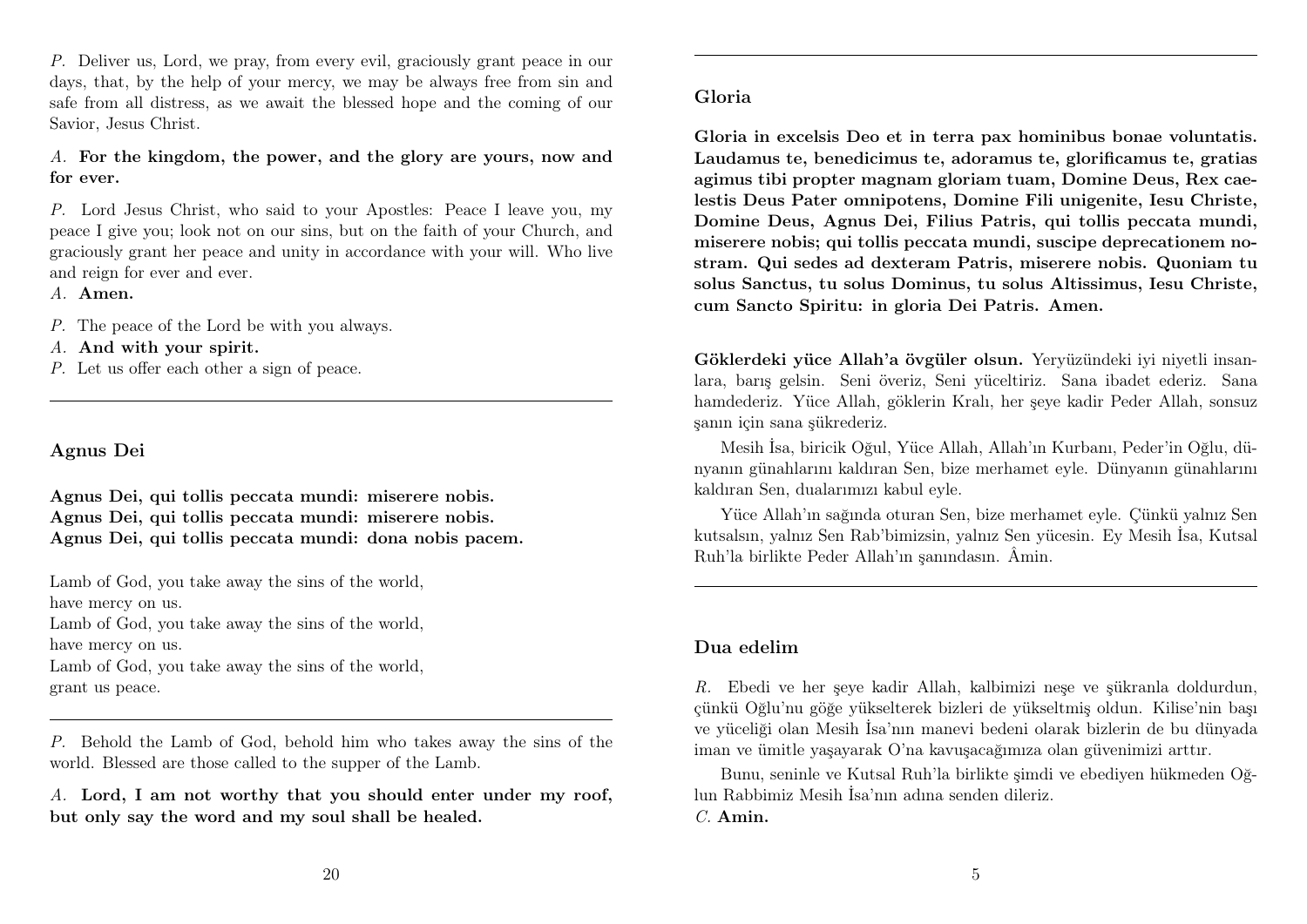## Liturgy of the Word

#### First Reading

#### A Reading from the Acts of the Apostles 1:1-11

In the first book, Theophilus, I dealt with all that Jesus did and taught until the day he was taken up, after giving instructions through the Holy Spirit to the apostles whom he had chosen. He presented himself alive to them by many proofs after he had suffered, appearing to them during forty days and speaking about the kingdom of God.

While meeting with the them, he enjoined them not to depart from Jerusalem, but to wait for «the promise of the Father about which you have heard me speak; for John baptized with water, but in a few days you will be baptized with the Holy Spirit.»

When they had gathered together they asked him, «Lord, are you at this time going to restore the kingdom to Israel?» He answered them, «It is not for you to know the times or seasons that the Father has established by his own authority. But you will receive power when the Holy Spirit comes upon you, and you will be my witnesses in Jerusalem, throughout Judea and Samaria, and to the ends of the earth.»

When he had said this, as they were looking on, he was lifted up, and a cloud took him from their sight. While they were looking intently at the sky as he was going, suddenly two men dressed in white garments stood beside them. They said, «Men of Galilee, why are you standing there looking at the sky? This Jesus who has been taken up from you into heaven will return in the same way as you have seen him going into heaven.»

The word of the Lord.

A. Thanks be to God.

Allah'ım, Oğlu'nun ölümünü ve dirilişini anarak, bu ebedi hayatın ekmeğini ve kurtuluş kupasını sana sunarak şükrediyoruz; çünkü huzurunda sana hizmet etmeye bizleri layık gördün. Alçakgönüllülükle sana yalvarıyoruz: Mesih İsa'nın bedenini ve kanını paylaştığımız zaman, Kutsal Ruh'un kudretiyle hepimizin toplanmasını ve birlik içinde yaşamasını sağla.

Bütün dünyaya yayılmış olan Kilise'ni hatırla, Rab'bim, Papa Hazretleri . . . , Episkoposumuz . . . ve senin hizmetinde bulunanlarla birlikte, Kilise'ni sevginle güçlendir.

Diriliş ümidi içinde ölmüş olan kardeşlerimizi ve merhametine sığınmış olan tüm ölülerimizi hatırla. Rab'bim, onları cennete kabul eyle ve ebedi nura kavuştur. Hepimize merhametini göstermeni diliyoruz. Allah'ın Annesi, Bakire Aziz Meryem, O'nun eşi Aziz Yusuf, bu dünyada senin sevgini kazanmış olan Havariler ve Azizlerle birlikte, ebedi hayata kavuşmamızı, sevgili Oğlun Mesih İsa ile seni övmemizi ve sana ebediyen şükretmemizi sağla.

Her şeye kadir Peder Allah, Kutsal Ruh'un sağladığı birlik içinde, Mesih sayesinde, Mesih içinde ve Mesih'le birlikte, asırlar boyunca, sana şan ve övgüler olsun.

C. Amin.

## Komünyon Duası

Kurtarıcımız Mesih İsa'nın bize öğrettiği duayı iman ve güvenle söyleyelim.

Praeceptis salutaribus moniti, et divina institutione formati, audemus dicere:

Pater noster, qui es in caelis, sanctificetur nomen tuum, adveniat regnum tuum, fiat voluntas tua, sicut in caelo et in terra. Panem nostrum cotidianum da nobis hodie, et dimitte nobis debita nostra, sicut et nos dimittimus debitoribus nostris, et ne nos inducas in tentationem, sed libera nos a malo.

Göklerdeki Pederimiz, adın yüceltilsin, hükümdarlığın gelsin, göklerde olduğu gibi, yeryüzünde de senin isteğin olsun. Günlük ekmeğimizi bugün de bize ver, bize kötülük edenleri bağışladığımız gibi, sen de bağışla suçlarımızı. Bizi günah işlemekten koru ve kötülükten kurtar.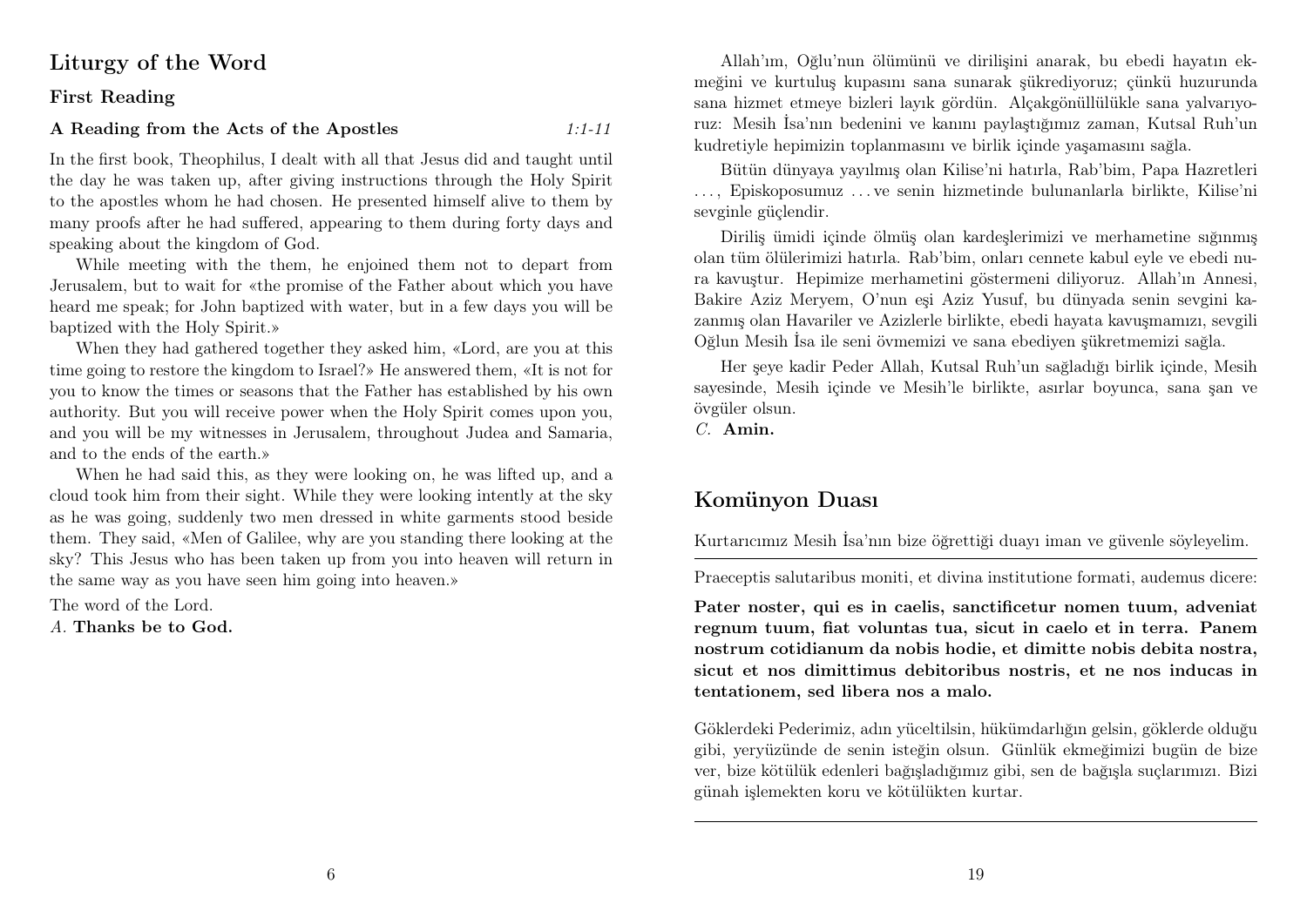Therefore, as we celebrate the memorial of his Death and Resurrection, we offer you, Lord, the Bread of life and the Chalice of salvation, giving thanks that you have held us worthy to be in your presence and minister to you. Humbly we pray that, partaking of the Body and Blood of Christ, we may be gathered into one by the Holy Spirit.

Remember, Lord, your Church, spread throughout the world, and bring her to the fullness of charity, together with  $N$ , our Pope and  $N$ , our Bishop and all the clergy.

Remember also our brothers and sisters who have fallen asleep in the hope of the resurrection, and all who have died in your mercy: welcome them into the light of your face. Have mercy on us all, we pray, that with the Blessed Virgin Mary, Mother of God, with her spouse Saint Joseph, with the blessed Apostles, and all the Saints who have pleased you throughout the ages, we may merit to be coheirs to eternal life, and may praise and glorify you through your Son, Jesus Christ.

Through him, and with him, and in him, O God, almighty Father, in the unity of the Holy Spirit, all glory and honor is yours, for ever and ever. A. Amen.

## Rite of Communion

At the Savior's command and formed by divine teaching, we dare to say:

Praeceptis salutaribus moniti, et divina institutione formati, audemus dicere:

Pater noster, qui es in caelis, sanctificetur nomen tuum, adveniat regnum tuum, fiat voluntas tua, sicut in caelo et in terra. Panem nostrum cotidianum da nobis hodie, et dimitte nobis debita nostra, sicut et nos dimittimus debitoribus nostris, et ne nos inducas in tentationem, sed libera nos a malo.

Our Father, who art in heaven, hallowed be thy name; Thy kingdom come; Thy will be done on earth as it is in heaven. Give us this day our daily bread; and forgive us our trespasses as we forgive those who trespass against us; and lead us not into temptation, but deliver us from evil.

## Kutsal Kitabın Okunması

Birinci Okuma

#### Havarilerin İsleri Kitabından Sözler 1,1-11

Ey Teofilos, ilk kitabımda İsa'nın yaptığı ve öğrettiği her şeyi anlatmıştım. Başlangıçtan seçmiş olduğu Havarilere Kutsal Ruh aracılığıyla buyrukları verip göğe alındığı güne dek geçmiş olan olayları yazmıştım. İsa, ölüm acısını çektikten sonra birçok kanıtlarla şakirtlere dirilmiş olduğunu gösterdi. Kırk gün süreyle onlara görünmüş ve Allah'ın hükümranlığı hakkında konuşmuştu.

Kendileriyle bir arada bulunurken, onlara Yeruşalem'den ayrılmamayı, orada Peder'in vaadini beklemeyi buyurdu. Onlara şöyle dedi: «Sizler, bu vaadi benden duydunuz. Yahya su ile vaftiz etti, ama sizler birkaç gün içinde Kutsal Ruh ile vaftiz edileceksiniz.»

Havariler bir araya geldiklerinde İsa'ya şunu sordular: «Ya Rab, İsrail hükümdarlığını şimdi mi kuracaksın?» İsa onlara şu cevabı verdi: «Peder'in kendi yetkisiyle belirlemiş olduğu zamanları ve tarihleri sizin bilmenize izin yoktur. Ama Kutsal Ruh üzerinize inince güç alacaksınız. Yeruşalem'de ve Samiriye'de, dünyanın dört bir bucağında benim tanıklarım olacaksınız.»

İsa bunları söyledikten sonra gözleri önünde yukarı alındı ve bir bulut onu alıp, gözlerinin önünden götürdü. İsa giderken, onlar gözleri göğe dikilmiş orada durdukları sırada, birden beyaz giysiler içinde iki adam yanlarında göründü ve onlara şöyle dedi: «Ey Celileliler, neden böyle göğe bakıyorsunuz? Sizlerin arasından göğe yükselmiş olan bu İsa, göğe çıktığını nasıl gördünüzse, aynı şekilde yine gelecektir.»

İşte, Rab'bin sözleridir.

C. Rab'bim, sana şükürler olsun.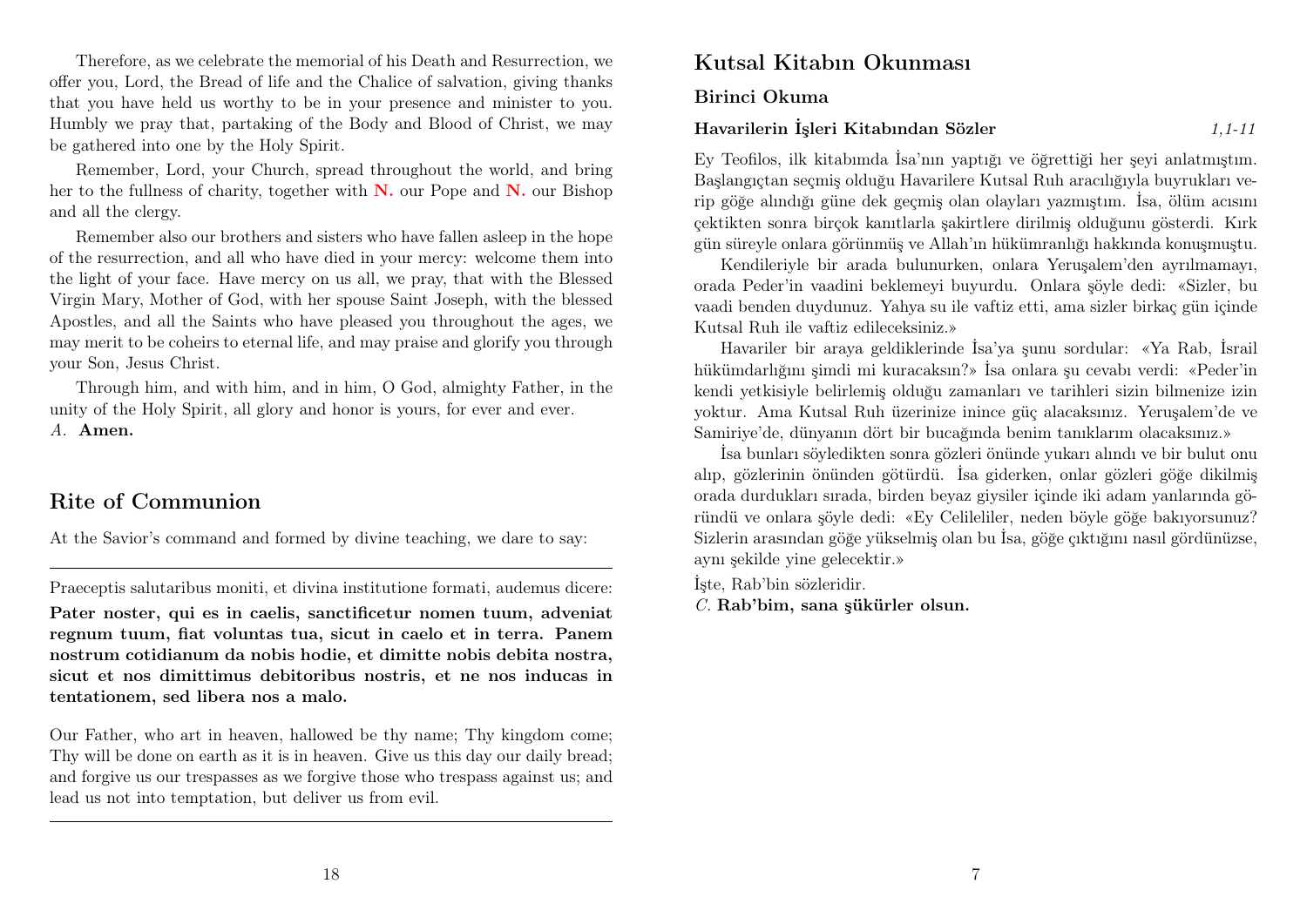#### Responsorial Psalm  $Ps \cancel{47:2-3}$ , 6-9

A. God mounts his throne to shouts of joy: a blare of trumpets for the Lord.

All you peoples, clap your hands, shout to God with cries of gladness, For the Lord, the Most High, the awesome, is the great king over all the earth.

#### A. God mounts his throne to shouts of joy: a blare of trumpets for the Lord.

God mounts his throne amid shouts of joy; the Lord, amid trumpet blasts. Sing praise to God, sing praise; sing praise to our king, sing praise.

A. God mounts his throne to shouts of joy: a blare of trumpets for the Lord.

For king of all the earth is God;

sing hymns of praise.

God reigns over the nations.

God sits upon his holy throne.

A. God mounts his throne to shouts of joy: a blare of trumpets for the Lord.

#### Second Reading

#### A Reading from the Letter of Saint Paul to the Ephesians 1:17-23

Brothers and sisters: May the God of our Lord Jesus Christ, the Father of glory, give you a Spirit of wisdom and revelation resulting in knowledge of him. May the eyes of your hearts be enlightened, that you may know what is the hope that belongs to his call, what are the riches of glory in his inheritance among the holy ones, and what is the surpassing greatness of his power for us who believe, in accord with the exercise of his great might: which he worked in Christ, raising him from the dead and seating him at his right hand in the heavens, far above every principality, authority, power, and dominion, and every name that is named not only in this age but also in the one to come.

Bu nedenle, dolup taşan Paskalya neşesiyle, dünyada herkes sevinç duyar; göksel kuvvetlerle birlikte, Melekler ve Azizler de senin yüceliğine sonsuza dek ilahiler söyler ve şöyle derler:

#### Sanctus

Sanctus, Sanctus, Sanctus Dóminus Deus Sábaoth. Pleni sunt cæli et terra glória tua. Hosánna in excélsis. Benedíctus qui venit in nómine Dómini. Hosánna in excélsis.

Kutsal, Kutsal, Kutsal, evrenin Tanrısı. Gökler ve yerler şanınla doludur. "Hosanna" göklerdeki Yüce Allah'a. Rab'bin adına gelen yüceltilsin. "Hosanna" göklerdeki Yüce Allah'a.

Rab'bimiz, gerçekten sen kutsalsın ve her mükemmelliğin kaynağısın.

Sana yalvarıyoruz, Allah'ım, bu adakların Rab'bimiz Mesih İsa'nın bedeni ve kanı olmaları için, onları Kutsal Ruh'un kudretiyle  $\mathbf{\ddot{F}}$  kutsal kıl.

Mesih İsa ele verilip, kendi iradesiyle ölüme doğru yürüdüğü zaman, ekmeği aldı, sana şükrederek onu böldü ve Havarilerine vererek şöyle dedi:

ALINIZ VE HEPİNİZ YİYİNİZ, BU SİZİN İÇİN KURBAN EDİLEN BENİM BEDENİMDİR.

Aynı şekilde, yemekten sonra, şarap kupasını aldı, sana şükrederek onu takdis etti ve Havarilerine vererek şöyle dedi:

ALINIZ VE HEPİNİZ BU KUPADAN İÇİNİZ, BU BENİM KANIMDIR, YENİ VE EBEDİ AHDİN KANIDIR. O, GÜNAHLARIN BAĞIŞLANMASI İÇİN SİZİN VE BÜTÜN İNSANLAR UĞRUNA DÖKÜLECEKTİR. BUNU BENİ ANMAK İÇİN YAPINIZ.

İmanın gizi büyüktür.

Rab'bimiz Mesih İsa, senin ölümünü anıyoruz, dirilişini kutluyoruz ve şanlı gelişini bekliyoruz.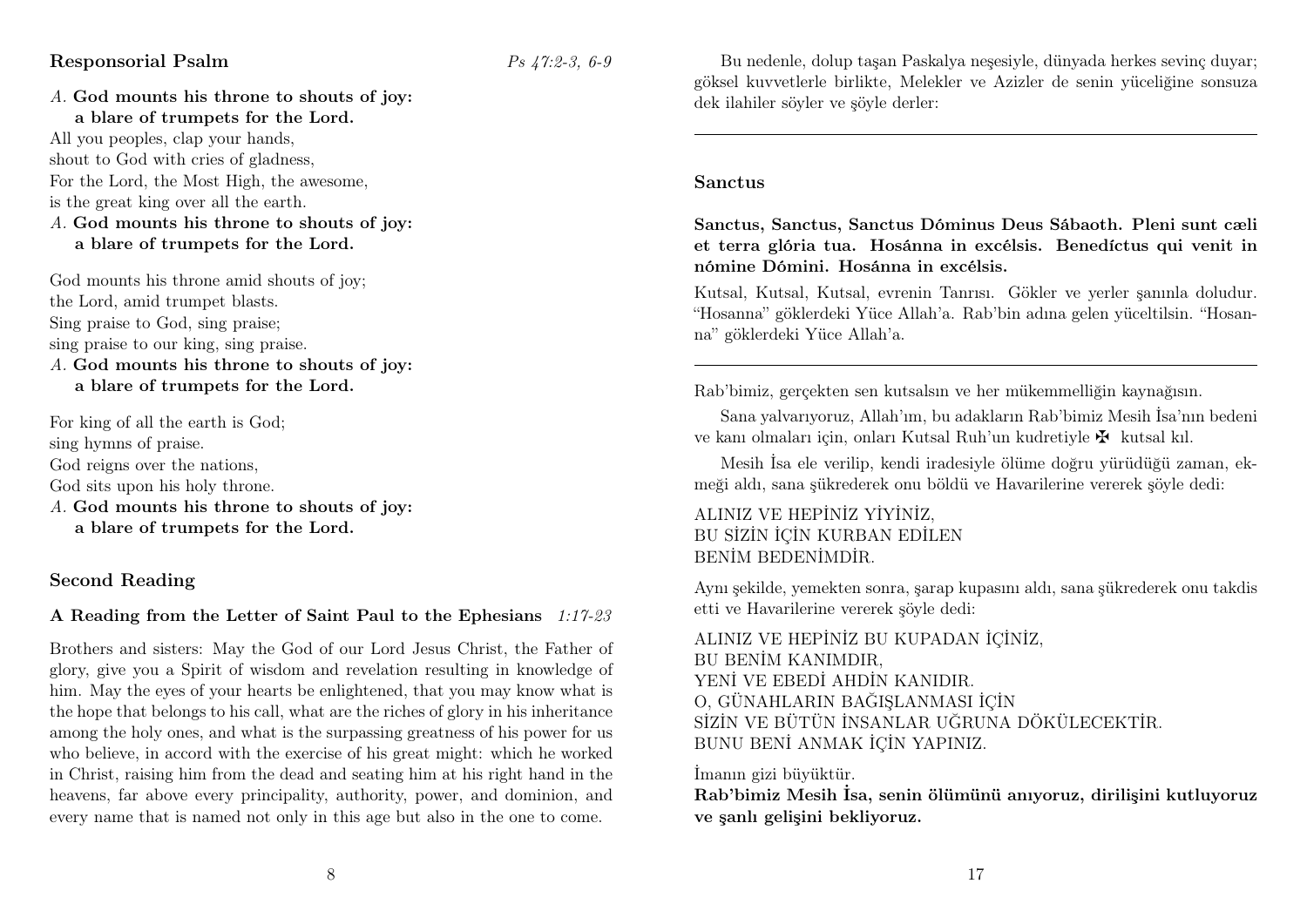Therefore, overcome with paschal joy, every land, every people exults in your praise and even the heavenly Powers, with the angelic hosts, sing together the unending hymn of your glory, as they acclaim:

#### Sanctus

Sanctus, Sanctus, Sanctus Dóminus Deus Sábaoth. Pleni sunt cæli et terra glória tua. Hosánna in excélsis. Benedíctus qui venit in nómine Dómini. Hosánna in excélsis.

Holy, Holy, Holy Lord God of hosts. Heaven and earth are full of your glory. Hosanna in the highest. Blessed is he who comes in the name of the Lord. Hosanna in the highest.

You are indeed Holy, O Lord, the fount of all holiness.

Make holy, therefore, these gifts, we pray, by sending down your Spirit upon them like the dewfall, so that they may become for us the Body  $\mathbf{\ddot{F}}$  and Blood of our Lord Jesus Christ.

At the time he was betrayed and entered willingly into his Passion, he took bread and, giving thanks, broke it, and gave it to his disciples, saying:

TAKE THIS, ALL OF YOU, AND EAT OF IT: FOR THIS IS MY BODY WHICH WILL BE GIVEN UP FOR YOU.

In a similar way, when supper was ended, he took the chalice and, once more giving thanks, he gave it to his disciples, saying:

TAKE THIS, ALL OF YOU, AND DRINK FROM IT; FOR THIS IS THE CHALICE OF MY BLOOD, THE BLOOD OF THE NEW AND ETERNAL COVENANT, WHICH WILL BE POURED OUT FOR YOU AND FOR MANY FOR THE FORGIVENESS OF SINS. DO THIS IN MEMORY OF ME.

#### The mystery of faith.

We proclaim your Death, O Lord, and profess your Resurrection until you come again.

 $C$ . Mesih İsa göğe yükselir. gök ve yeryüzü sevinir. Tüm milletler, Rab'bi alkışlayın!

O'na doğru neşe çığlıkları yükseltin! Çünkü Rab yücedir, kudreti korkunçtur.

O, tüm yeryüzünün Kralı'dır.

#### $C$ . Mesih İsa göğe yükselir. gök ve yeryüzü sevinir.

Allah, zafer çığlıkları arasında çıkıyor. Rab, boru sesiyle ilerliyor. Şarkılar söyleyin, Allah'ımız için; Şarkılar söyleyin Kralımız için.  $C$ . Mesih İsa göğe yükselir, gök ve yeryüzü sevinir.

Tüm yeryüzünün Kralı, Allah'tır; şarkılar söyleyin bunu bildirmek için! Allah ulusların üzerinde hükmeder. Allah kutsal tahtının üzerinde oturmuştur.  $C$ . Mesih İsa göğe yükselir, gök ve yeryüzü sevinir.

#### İkinci Okuma

#### Aziz Pavlus'un Efeslilere Mektubundan Sözler 1,17-23

Kardeşlerim, Rabbimiz Mesih İsa'nın Allah'ı, yüceliğe bürünen Peder, kendisini tanımanız için size hikmet ve ilahi esin Ruh'unu versin diye dua ediyorum. O'nun çağrısı üzerine sizlere verdiği ümidin ne olduğunu, azizlerle birlikte size paylaştırdığı mirasın yüce zenginliğini ve iman eden bizler için etkin olan kudretinin sonsuz büyüklüğünü anlamanız için yüreklerinizi ve gözlerinizi aydınlatsın diye dua ediyorum. Allah, bu olağanüstü kudreti, Mesih'i ölüler arasından dirilterek ve göklerde kendi sağında oturtarak göstermiştir. Allah, Mesih'i her yetkinin, kudretin, hükümranlığın ve egemenliğin, yalnız bu dünyada değil, gelecek dünyada da anılacak tüm adların çok üstüne yükseltti.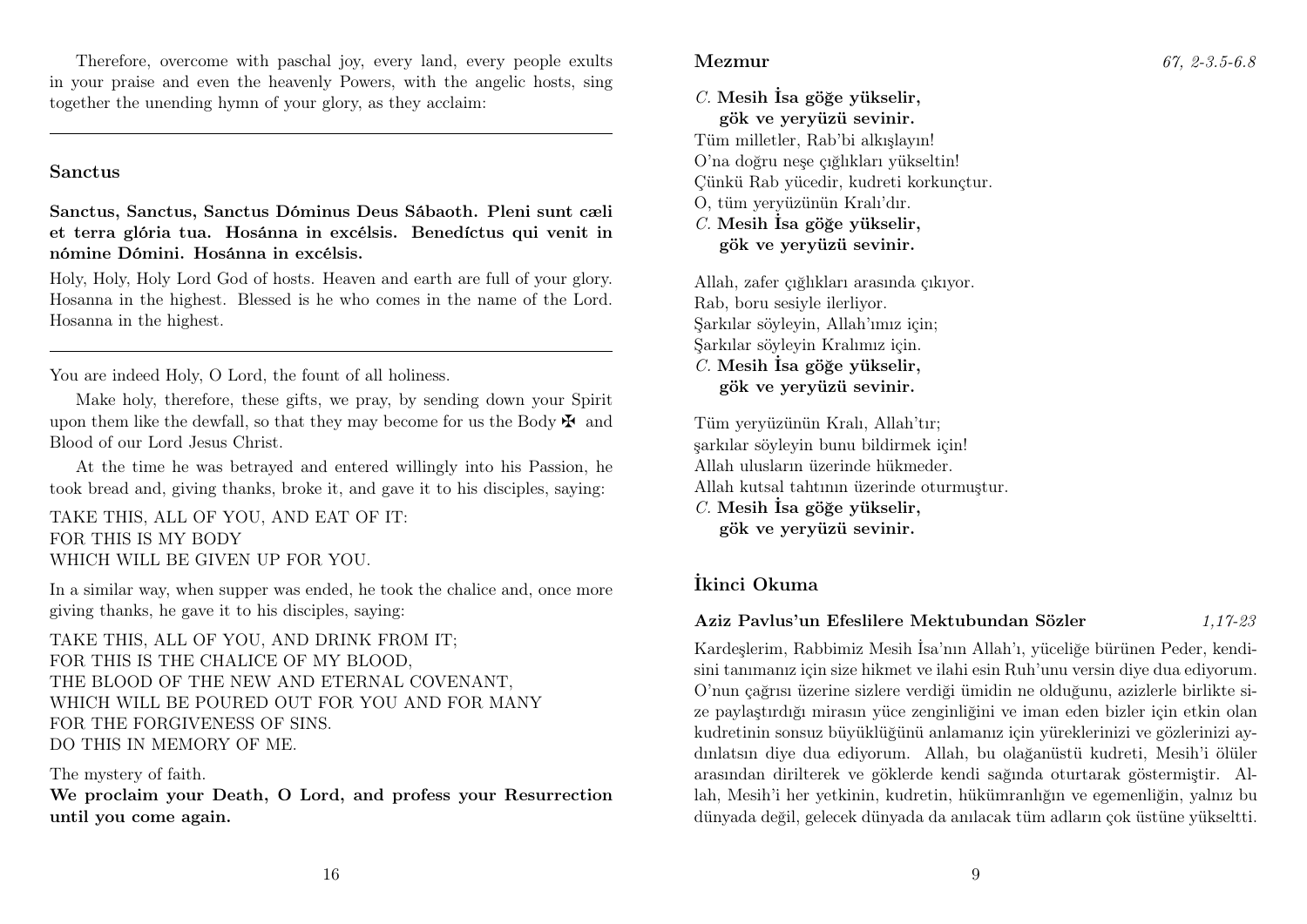And he put all things beneath his feet and gave him as head over all things to the church, which is his body, the fullness of the one who fills all things in every way.

The word of the Lord. A. Thanks be to God

Antiphon to the Gospel Mt 28:19a, 20b

#### Alleluia, alleluia.

Go and teach all nations, says the Lord; I am with you always, until the end of the world.

Alleluia, alleluia.

### Holy Gospel

- P. The Lord be with you.
- A. And with your spirit.

P. A Reading from the Conclusion of the Holy Gospel according to Luke 24:46-53

#### $\mathbf{\ddot{A}}$ . Glory to you, O Lord.

J suffer and rise from the dead on the third day and that repentance, for esus said to his disciples: «Thus it is written that the Messiah would the forgiveness of sins, would be preached in his name to all the nations, beginning from Jerusalem. You are witnesses of these things. And behold I am sending the promise of my Father upon you; but stay in the city until you are clothed with power from on high.»

Then he led them out as far as Bethany, raised his hands, and blessed them. As he blessed them he parted from them and was taken up to heaven. They did him homage and then returned to Jerusalem with great joy, and they were continually in the temple praising God.

The Gospel of the Lord.

A. Praise to you, Lord Jesus Christ.

— Bir gün gökte İsa'nın şanına katılma ümidinde olan bizlerin, bu dünyada da O'nun emirlerine sevgi ve güvenle itaat etmemiz için dua edelim.

R. Allah'ım dualarımızı dinle: Mesih İsa'nın göğe çıkarak girmiş olduğu şanına bir gün bizim de katılabilmemiz için bizlerden yardımını esirgeme. Bunu, Rabbimiz Mesih İsa'nın adına senden dileriz.

 $C$  Amin.

## Şükran Duası

R. Kardeşlerim, Allah'ın benim ve sizin kurbanınızı sevgiyle kabul etmesi için, hep beraber dua edelim.

C. Allah, kendi adının şanı ve yüceliği, bizim ve tüm Kilisenin iyiliği için senin ellerinden bu kurbanı kabul etsin.

#### Adaklar üzerine Dua

R. Allah'ım, Oğlu'nun şanla göğe yükselişini kutlarken sana sunduğumuz bu adakları kabul etmen için sana yalvarıyoruz: Bu adaklar sayesinde dünya endişesinden uzaklaşarak cennetin nimetlerine ve sevincine erişmemizi sağla. Bunu Rabbimiz Mesih İsa'nın adına senden dileriz.

 $C$  Amin.

- R. Rab sizinle olsun.
- C. Ve sizin ruhunuzla.
- R. Kalplerimizi Allah'a yükseltelim.
- C. Kalplerimiz Rab iledir.
- R. Rab'bimiz Allah'a şükredelim.
- C. Gerçekten bu doğru ve gereklidir.

R. Rabbimiz, Kutsal Peder, ebedi ve kadir Allah, her zaman ve her yerde seni övmek ve sana şükretmek bir görevdir ve bir selamet yoludur.

Göğün ve yerin şanlı Kralı olan Rabbimiz Mesih İsa günahı ve ölümü kaldırıp bugün Meleklerin hayranlığı içinde göğe yükseldi.

Allah ile insanlar arasında aracı olan O, insanların yargıcı ve evrenin Efendisi olarak dünyamızdan ayrılırken beşeri durumumuzdan kopmadı, çünkü ebedi konutta bize bir yer edindirmeye gitti ve Kilise'nin başı olarak göğe çıkarken O'nun manevi bedeni olan bizlerin de O'nun aynı yüceliğine ortak olmamızın ümidini verdi.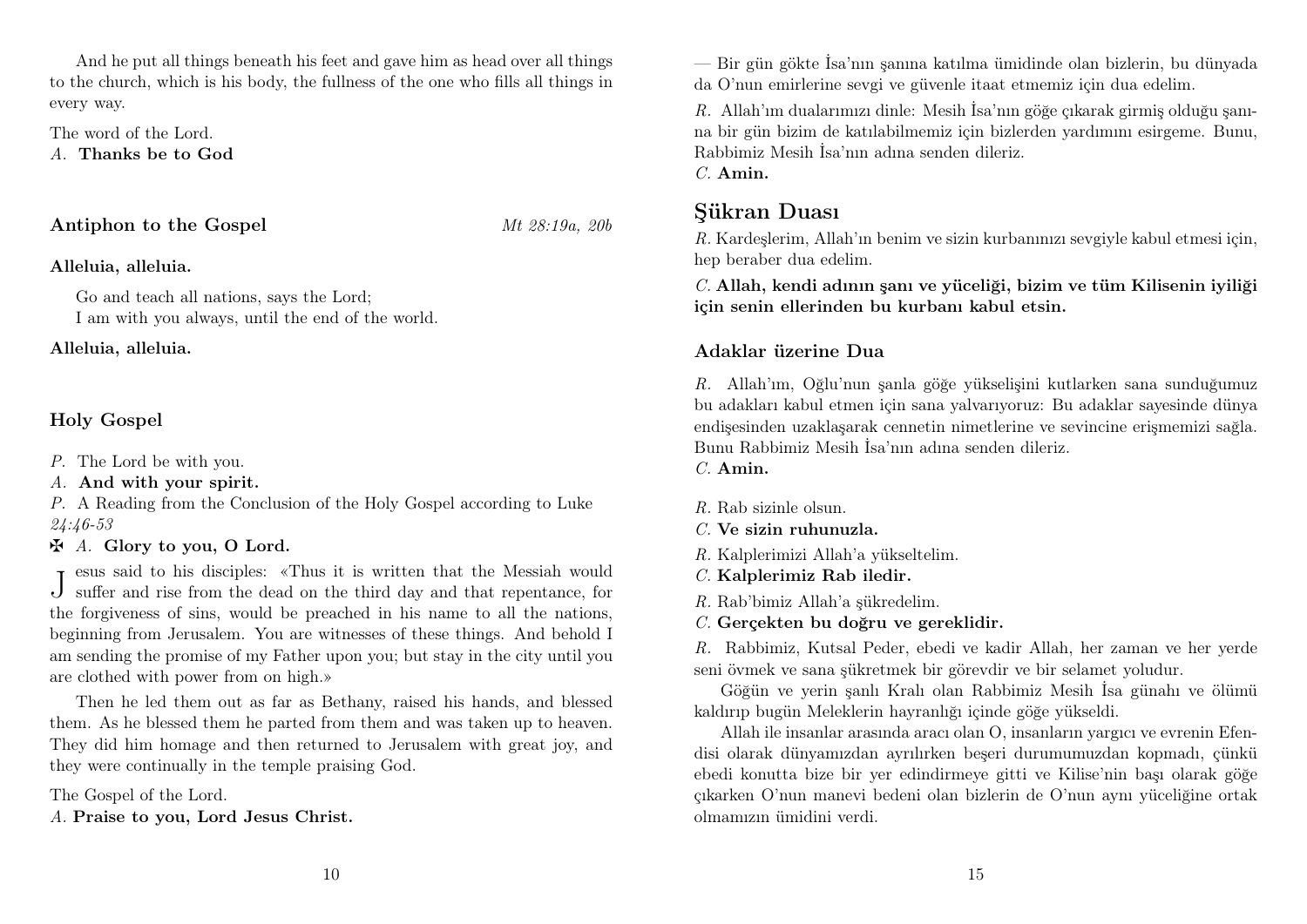— For the dead. May Christ, who has gone before us into heaven, prepare a place for us all in his eternal kingdom. We pray to the Lord:

P. Father, just as your Son ascended to you, may our prayers rise up before your throne, and may our requests be granted. Through Christ our Lord. A. Amen.

## Liturgy of the Eucharist

P. Pray, brethren, that my sacrifice and yours may be acceptable to God, the almighty Father.

A. May the Lord accept the sacrifice at your hands for the praise and glory of his name, for our good and the good of all his holy Church.

#### Prayer over the Offerings

P. We offer sacrifice now in supplication, O Lord, to honor the wondrous Ascension of your Son: grant, we pray, that through this most holy exchange we, too, may rise up to the heavenly realms.

A. Amen.

- P. The Lord be with you.
- A. And with your spirit.

P. Lift up your hearts.

- A. We lift them up to the Lord.
- P. Let us give thanks to the Lord our God.
- A. It is right and just.

P. It is truly right and just, our duty and our salvation, always and everywhere to give you thanks, Lord, holy Father, almighty and eternal God.

For the Lord Jesus, the king of glory, conqueror of sin and death, ascended today to the highest heavens, as the angels gazed in wonder.

Mediator between God and man, judge of the world and Lord of hosts, he ascended, not to distance himself from our lowly state but that we, his members, might be confident of following where he, our Head and Founder, has gone before.

Her şeyi O'nun ayakları altına serdi ve O'nu her şeyin üzerinde yüceltip, Kilise topluluğuna Baş olarak verdi. Kilise topluluğu, O'nun bedenidir, her yönden her şeye hükmeden Mesih'in bütünlüğüdür.

İşte, Rab'bin sözleridir. C. Rab'bim, sana şükürler olsun.

**incil icin Nakarat** Mt. 28, 19a-20b

#### Alleluya! Alleluya!

Mesih İsa şöyle diyor: «Gidin, bütün uluslara İncil'i müjdeleyin. İşte, ben dünyanın sonuna kadar sizinle beraberim.»

#### Alleluya! Alleluya!

### Kutsal İncil

- R. Rab sizinle olsun.
- $C$ . Ve sizin ruhunuzla.
- R. Aziz Luka tarafından yazılan Mesih İsa'nın İncil'inden Sözler
- 24, 46-53
- $\mathbf{\ddot{F}}$  C. Rab'bimiz Mesih İsa, sana övgüler olsun

O günlerde, İsa Havarilerine görünüp şöyle dedi: «Şöyle yazılmıştır: Mesih acı çekecek ve üçüncü gün ölüler arasından dirilecektir. Günahların bağışlanması için tövbe çağrısı da Yeruşalem'den başlayarak tüm uluslara O'nun adıyla duyurulacaktır. Sizler bu olayların tanıklarısınız. Ben de Peder'imin vaat ettiğini size göndereceğim. Ama siz, gökten gelecek olan gücü alıncaya kadar kentte kalın.»

Bundan sonra İsa onları kentin dışına, Beytanya'nın yakınlarına kadar götürdü ve ellerini kaldırarak onları takdis etti. Ve onları takdis ederken, onlardan ayrıldı ve göğe yükseldi. Havariler O'na secde edip büyük sevinç içinde Yeruşalem'e döndüler. Sürekli olarak Mabet'te bulunuyor ve Allah'ı övüyorlardı.

Dinlediğimiz bu kutsal sözler için Rab'be şükredelim. C. Rab'bimiz Mesih İsa, sana şükürler olsun.